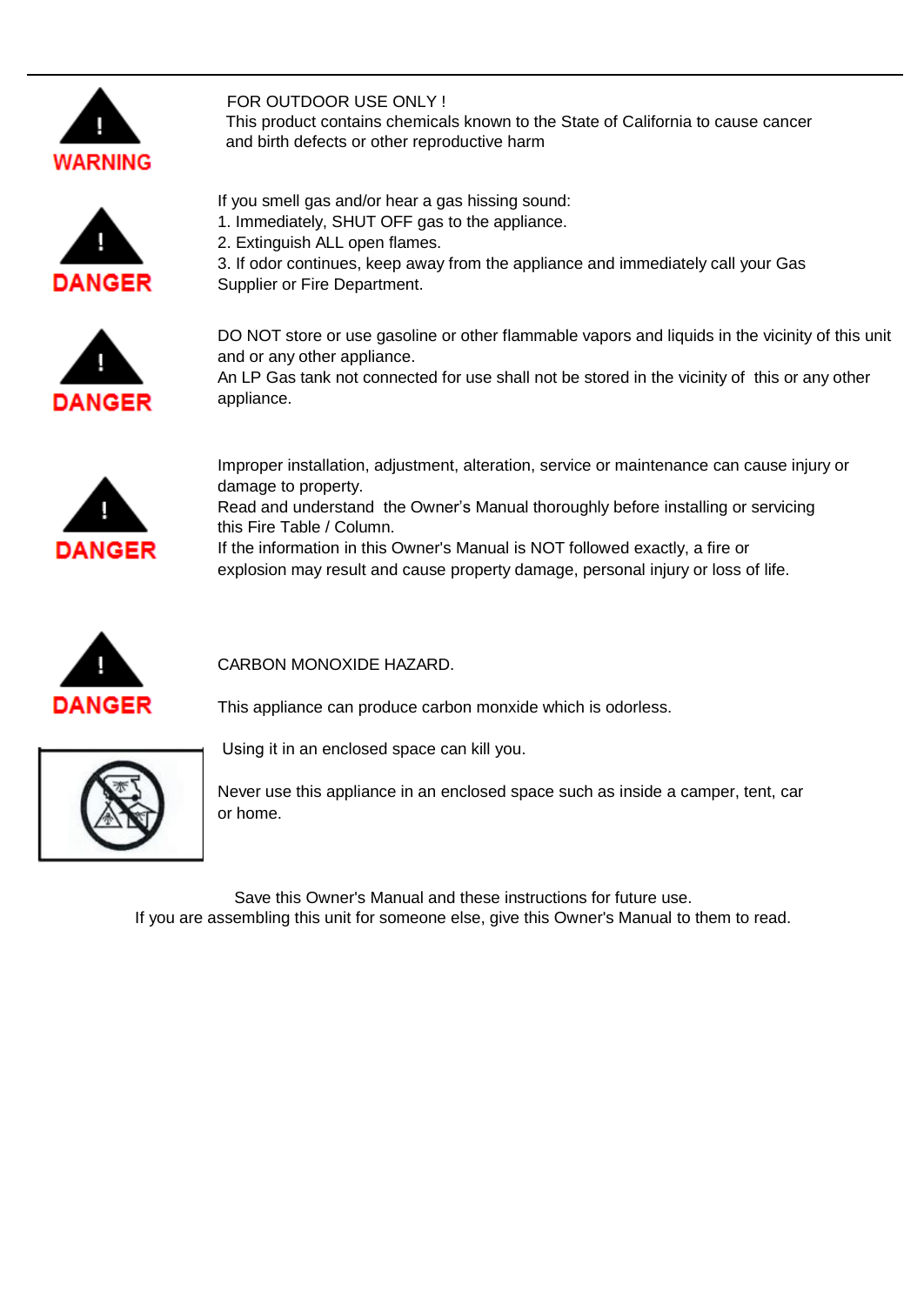## **SAFETY INFORMATION**

Before you assemble or operate this unit, please read carefully this entire Owner's Manual. Failure to do so may result in a fire, explosion, injury or death.



The installation of this unit must adhere to local codes or either the National Fuel Gas Code, ANSI Z223. 1/NFPA54, OR CAN/CGA-B149.1, National Gas and Propane Installation Code.

• THIS UNIT IS INTENDED FOR OUTDOOR USE ONLY! This product shall be used outdoors, in a ventilated space and shall not be used in any enclosed area.

• This unit is to be used with LP Gas / Propane Gas only ! (Propane Gas tank is not attached and not delivered with this unit. Propane and Gas Tank is sold separately).

• Do not attach a remote gas supply to this unit.

• This unit is NOT intended for Natural Gas.

• Converting this unit to Natural Gas is dangerous and not recommended. The conversion of this unit shall void the manufacturer warranty.

• Do not use any solid fuel or charcoal for this unit.

• When igniting this unit, exercise caution as some gas pooling from the Burner may cause the flame to flare that could cause injury.

• LP GAS WARNING : Do not use more than 1/4 inch depth of fire glass / pumice stones above the burner holes.

Excessive use of fire glass / pumice stones, will suffocate the flame.

• If the Propane Gas Tank is leaking gas, you can smell, hear a hiss, or sense a leak at the source. Do the following:

1. Disconnect the Propane Gas tank.

2. DO NOT attempt to fix the problem yourself.

3. Move yourself and all persons away from the immediate area.

4. Only when everyone is at a safe distance away from the Fire Table, contact your Gas Supplier or Fire Department for help.

• Applying too much Propane Gas may result in gas pooling and will NOT burn. Allow fresh air into the unit so that the remaining gas may escape.

• DO NOT use a flame to check for gas leaks.

• The maximum inlet supply pressure: maximum Gas supply 11 inch w.c. (2.74kPa)

• Use LP propane tanks with the following dimensions: diameter 12 in, height 18 in - capacity 20lbs.

• You must use a Propane Gas Tank that has a collar to protect the Gas Valve.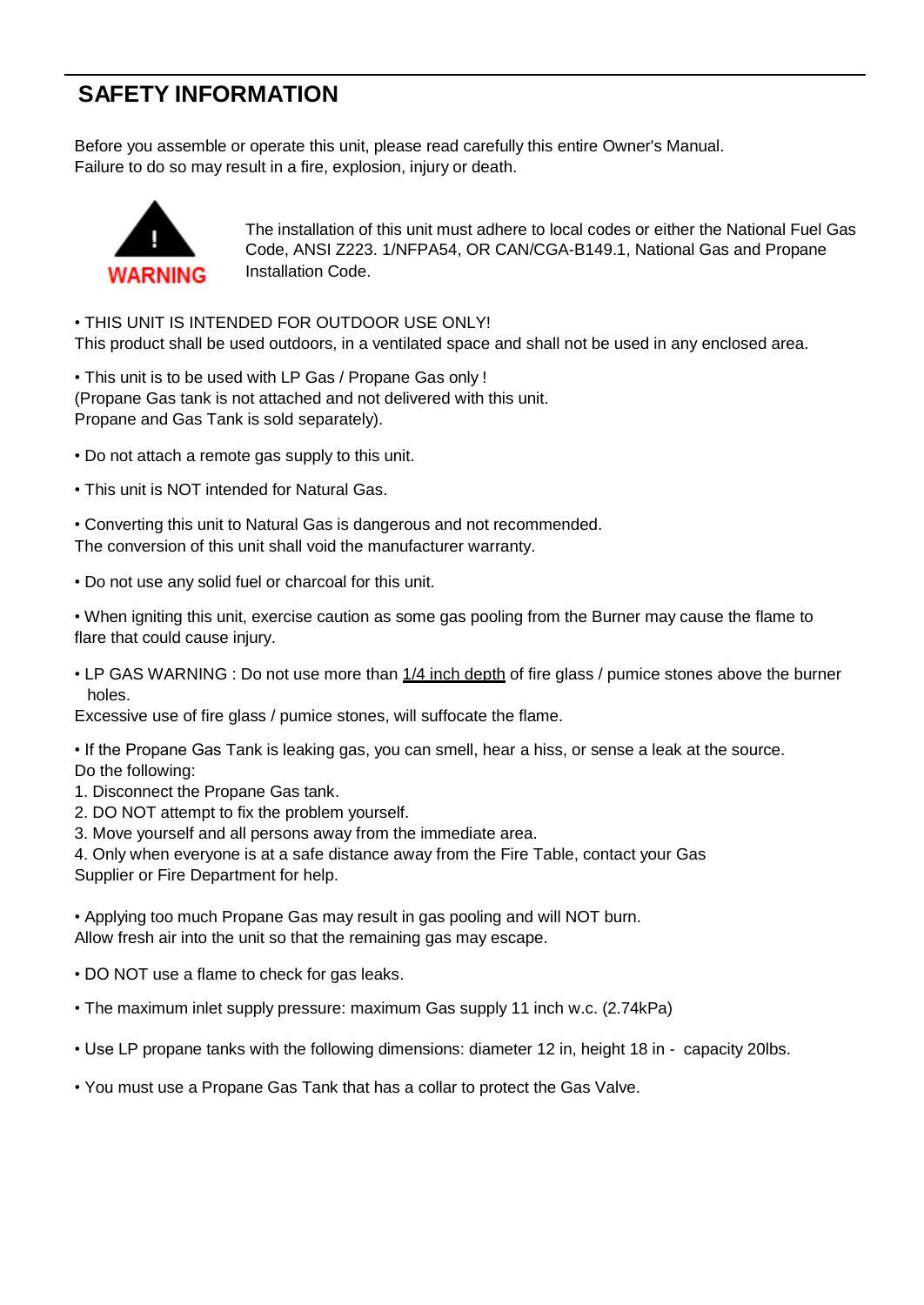• DO NOT fill tank over 80% full.

- The tank system must be set up for vapor withdrawal.
- STOP using if any part of the Propane Gas Tank is damaged. Rust and dents in tank may be hazardous and should be inspected by a Gas Supplier.
- DO NOT burn anything other than the provided materials for this Fire Table.

• Keep away from the unit for the first 20 minutes after igniting your unit for the first time, as fire glass / pumice stones could pop out and cause injury. Should any fire glass pop out, discard them.

• Always ensure that fire glass / pumice stones are completely dry before use. Failure to do so will cause them to crack or pop.

• DO NOT operate unit until all parts are fully assembled.

19

- DO NOT paint or color any part of this Fire Table / Column.
- Unit may be hot while in use, DO NOT attempt to move it while in use.
- Never leave this Fire Table / Column unattended while in use.
- This unit is NOT intended for cooking.
- Keep all flammable items away and DO NOT use any other fireplace cover for this unit.
- Keep a safe distance to avoid burning skin or clothing.
- DO NOT sit or rest hands or feet on this Fire Table / Column.
- Never place hands or fingers onto upper portion of this unit while in use.
- Keep all electrical cords and fuel supply hose away from heated surfaces.

• Combustible material should NOT be within 72 inches of the top of the unit, and within 48 inches around the entire unit.

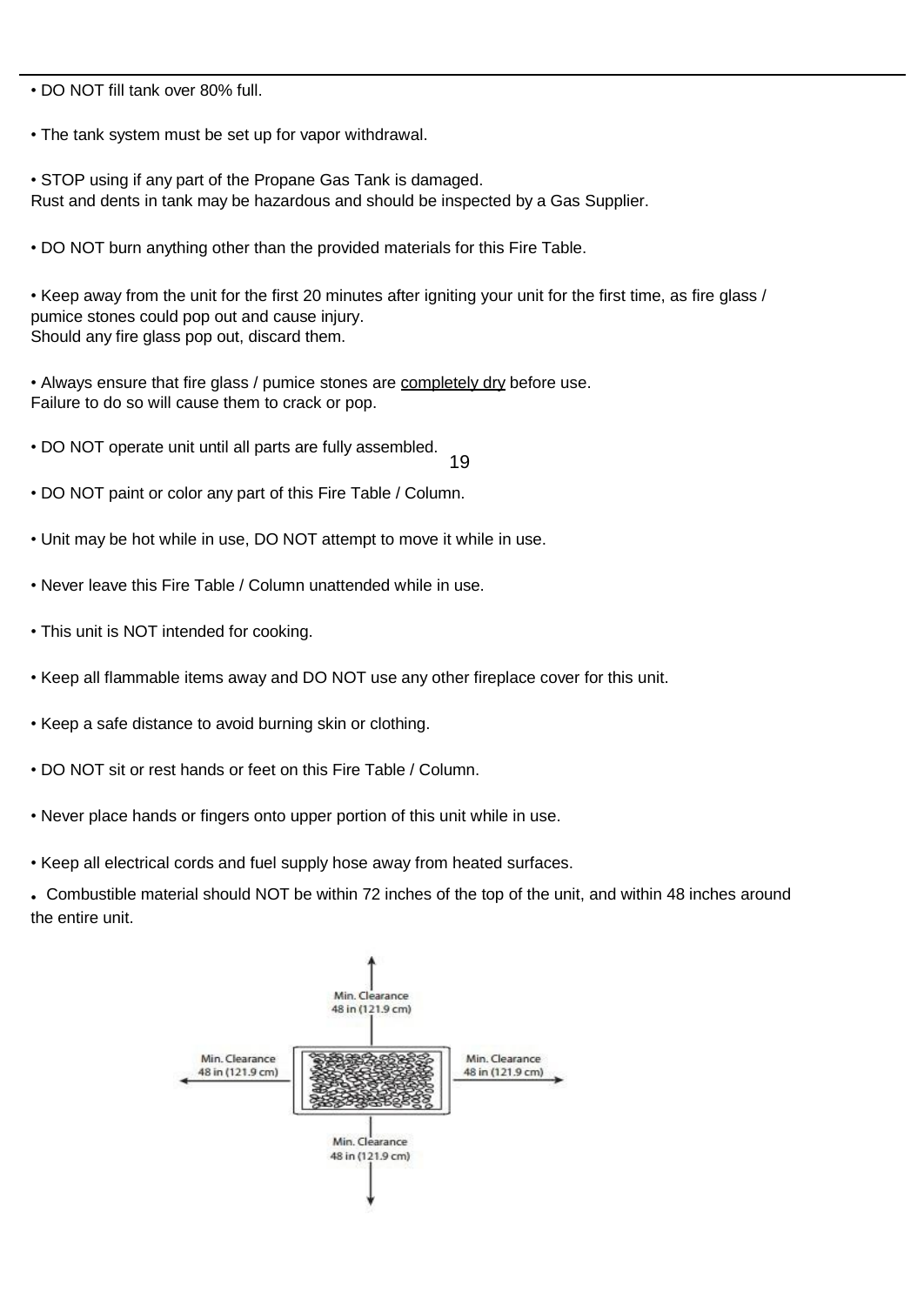• Keep the appliance area clear and free from combustible material, gasoline and other flammable vapors and liquids.

• If the flame goes out while burning, turn the gas valve off. Wait 5 minutes before repeating the initial lighting procedure. Once you have a flame started, hold down the control knob for 1 minute.

• DO NOT add water into the unit.

• DO NOT operate unit if any part has been under water. Immediately call for a Qualified Service Technician to inspect the appliance. Where necessary, secure Qualified Service Technician to replace part(s) of the Control System and any gas control parts that has been under water.

• DO NOT disconnect any part while the unit is in use.

• DO NOT store a spare Propane Gas Tank on or near this unit.

• If the Fire Table / Column is placed indoors for storage, detach the Propane GasTank and leave the tank outdoors.

This unit is for outdoors use ONLY.

• DO NOT operate on a boat or vehicle. This unit can only be used on any stationary outdoor flat surface ONLY

• Always remove protective cover before operating (where applicable) and / or use of your Fire Table / Column.

• DO NOT set the Protective Cover (E) over the unit until the Fire Table / Column is turned off and completely cooled down (where applicable).

• Check for leaks after not using the unit for long periods of time.

• Children must never operate this Fire Table / Column. Children must be supervised AT ALL TIMES while near this Fire Table / Column.

• The maximum gas supply pressure is 250psi.

• All installation and repair should be done by a Qualified Service Technician. This unit should be inspected annually and cleaned regularly.

• Inspect all elements of this Fire Table / Column before each use. If there is damage, the Burner must be replaced.

• Be aware of the hazards of high temperatures and stay away from the unit to avoid any burns or injury.

• The gas supply tank should be constructed and marked with the specifications for the LP Gas tanks of the U.S. Department of Transportation or the National Standard of Canada CAN/CSA-B339, LP Gas tanks, spheres and tubes for Transportation of Dangerous Goods and Commission.

• The LP Gas tank must have a listed overfilling prevention device and a QCCI or Type I, LP Gas tank connection.

• This heating appliance should NOT be used on plastic, artificial wood desks or any desk.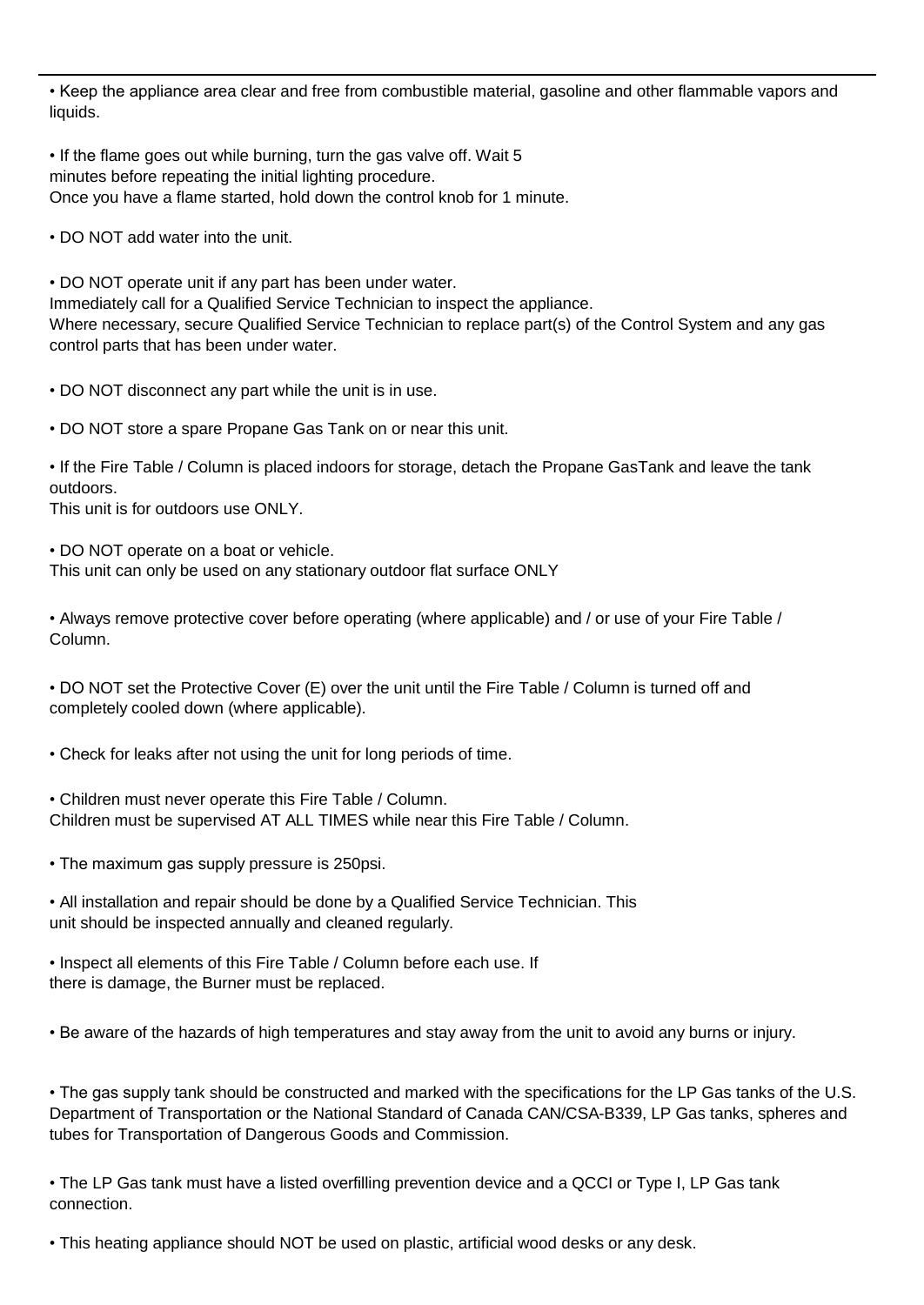• Children and adults should be alerted to the hazards of high surface temperatures and should stay away to avoid burns or clothing ignition.

• Young children MUST BE carefully supervised at all times when they are in the area of this appliance.

• Clothing or other flammable materials shall NOT be hung from the appliance or placed on or near the appliance.

• Any guard or other protective device removed for servicing the appliance shall be replaced prior to operating and use of this appliance.

• Installation and repair(s) should be done by a Qualified Service Technician. The appliance should be inspected before use. If you suspect there are issues, contact a Qualified Service person.

More frequent cleaning may be required as necessary.

It is imperative that the control compartment, burners and circulating airways of the appliance are kept clean.

When APPLICABLE:

• Keep gas tank at least 5 feet away from unit when lit (if external tank).

- Allow Fire Burner / Column to cool down completely before placing on lid.
- Keep the hose away from any pathways to eliminate any accidental damage (if external tank).

• DO NOT use Fire Table while lid is installed. Always remove the lid while Fire Table is in use.

Use only the Regulator and Hose assembly provided with this unit. Replacement parts must be supplied directly by manufacturer.

Inspect the Burner before use of this unit.

If the Burner shows any kind of damage, DO NOT operate the appliance. For assistance with repair or replacement of the Burner or any other parts, call : 1-888-775-1330

NOTE: You must follow all steps to properly assemble this Fire Table. Make sure the Gas Valve is turned "OFF" before assembling. DO NOT attempt to assemble without proper tools.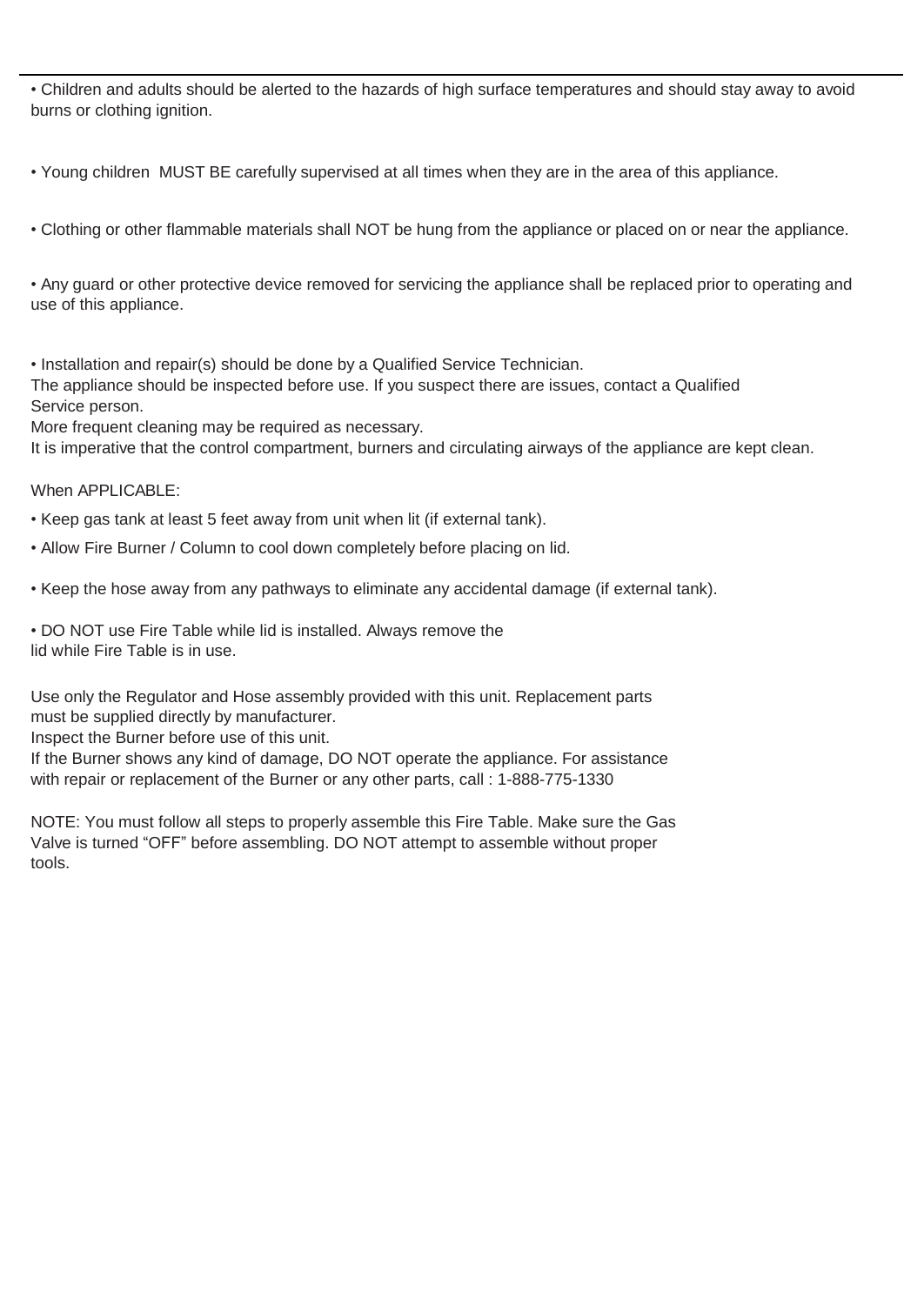# **PART LIST**

 $\bar{z}$ 

 $\bar{\gamma}$ 



| ITEM# | <b>DESCRIPTION</b>     | QTY  |
|-------|------------------------|------|
| A     | <b>Polyester Cover</b> | 1PC  |
| в     | Table Lid              | 1PC  |
| C     | <b>Battery</b>         | 1PC  |
| D     | <b>Fire Glass</b>      | 1BOX |
| E     | Fire Table with Burner | 1PC  |
| F     | Panel F                | 1PC  |
| G     | Panel G                | 1PC  |
| н     | Panel H                | 1PC  |
|       | Door                   | 1PC  |
| J     | <b>Tank Holder</b>     | 1PC  |
| Κ     | Rail                   | 1PC  |

| ITEM# | <b>DESCRIPTION</b>     | QTY  |
|-------|------------------------|------|
| a     | Screw(M6*40MM)<br>1000 | 2PCS |
| b     | Screw(M8*10MM)         | 4PCS |
| c     | Spacer                 | 4PCS |
| d     | Wrench                 | 1PC  |
| e     | Screw(M6*15MM)         | 8PCS |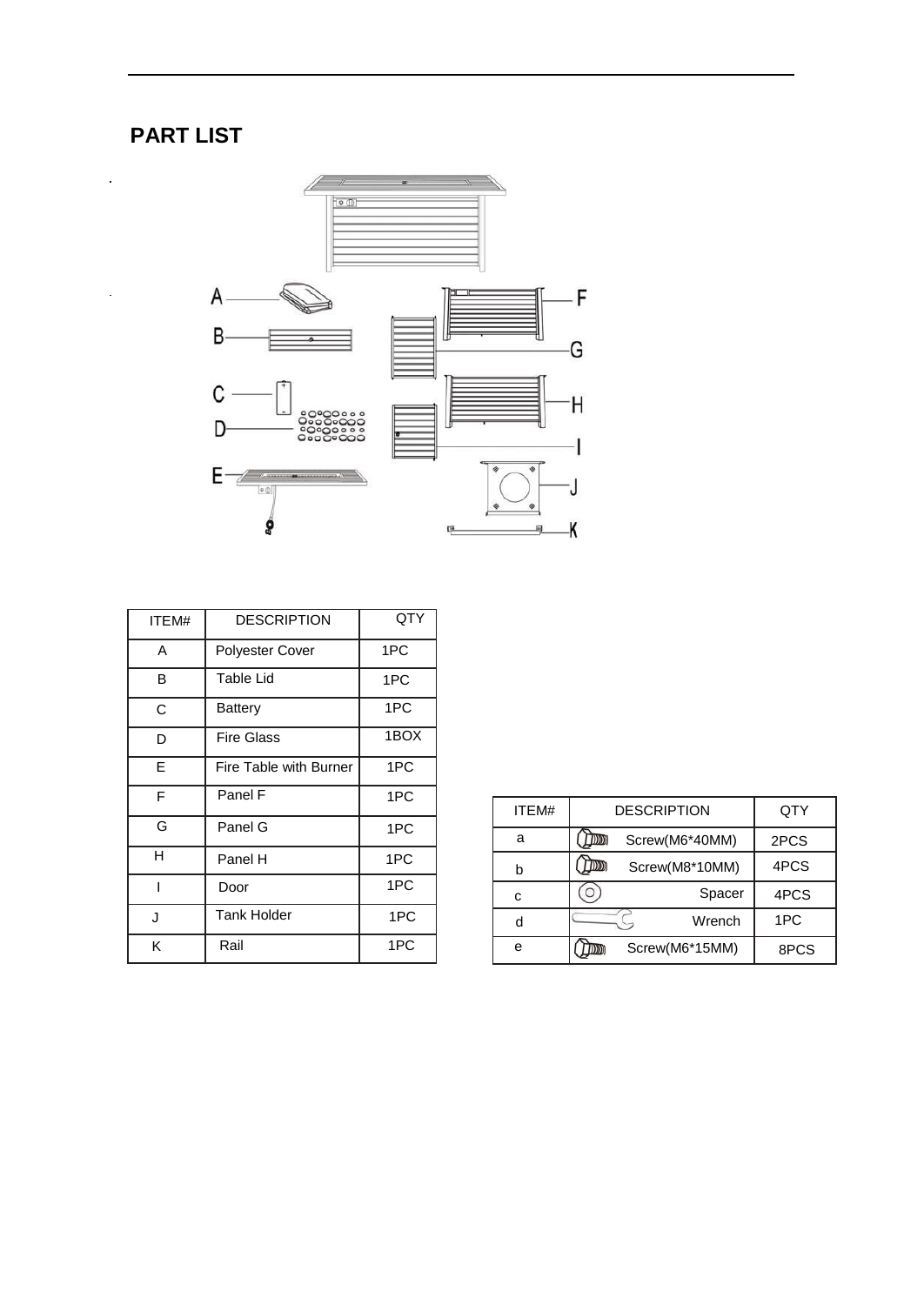## **ASSEMBLY INSTRUCTION**

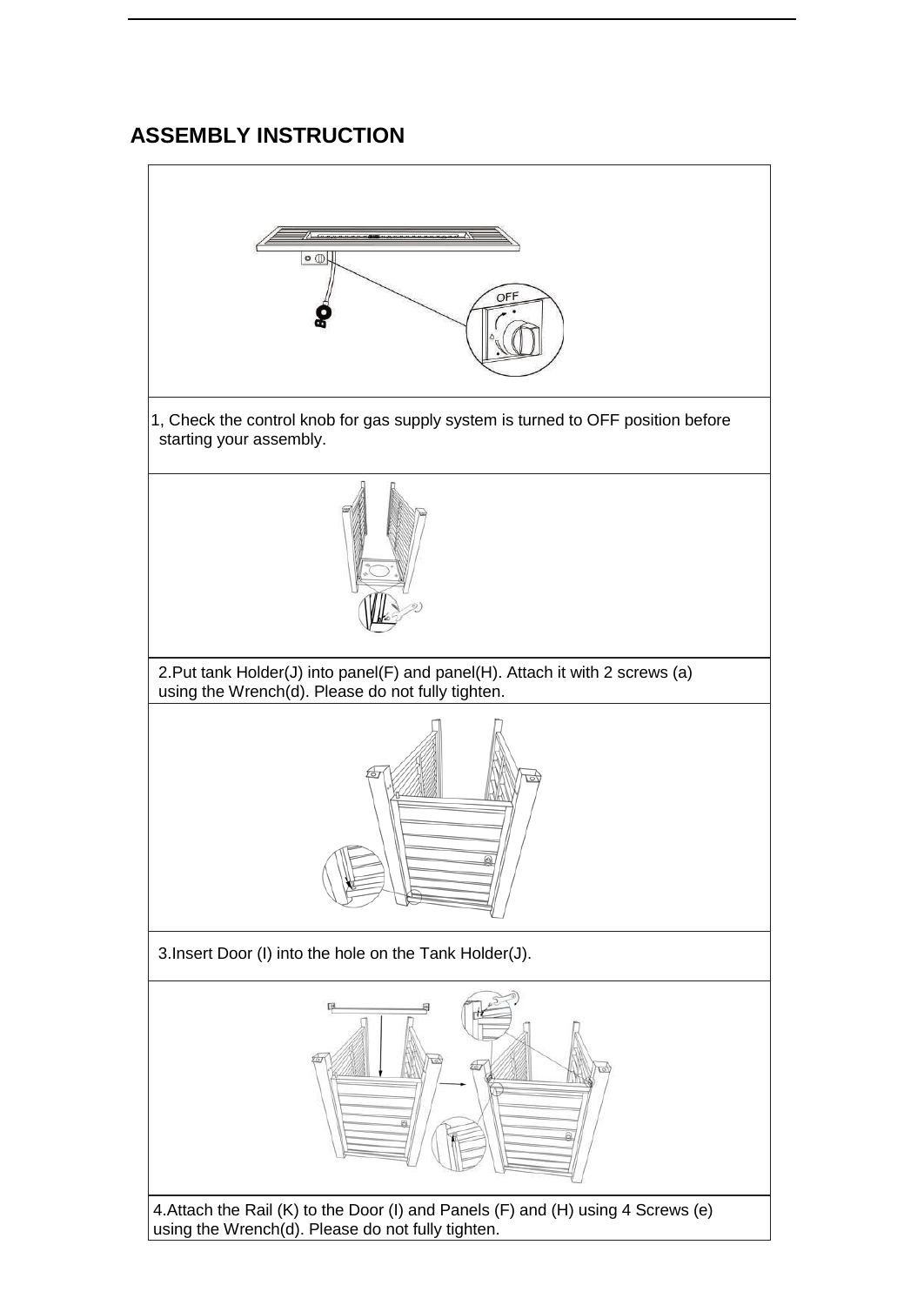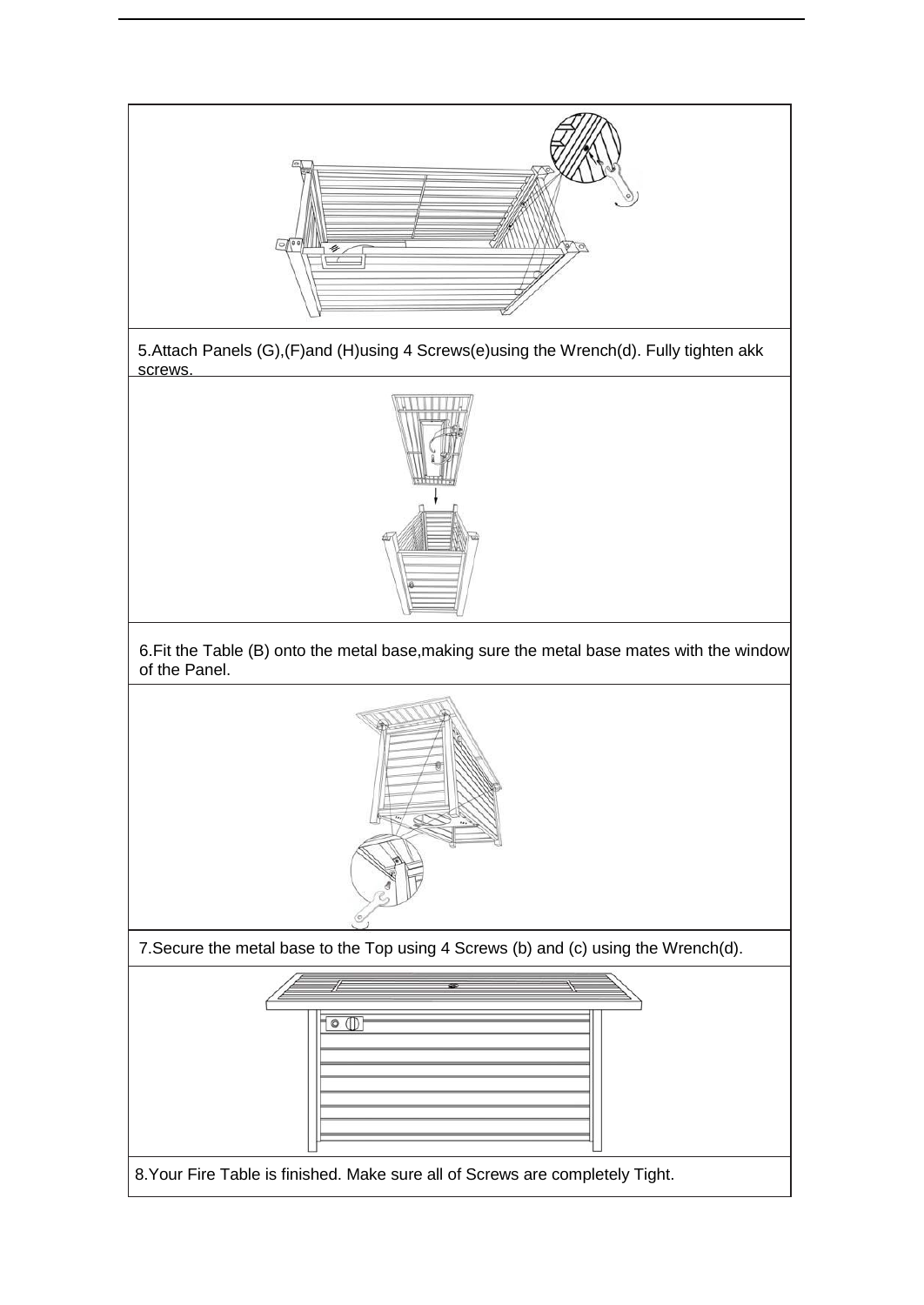## **USAGE**

Connect hose and regulator to cylinder

The propane gas and cylinder are sold separately. Use a standard 20 lb. propane cylinder only. Use this heater only with a propane vapor withdrawal supply system. See chapter 5 of the standard for storage and handling of liquefied petroleum gas, ANS/NFPA 58. Your local library or fire department should have this book. Storage of an appliance indoors is permissible only if the cylinder is disconnected and removed from the appliance. A cylinder must be stored outdoors in a well-ventilated area out of the reach of children. A disconnected cylinder must have dust caps tightly installed and must not be stored in a building, garage or any other enclosed area. The maximum inlet gas supply pressure: 250 psi /1750 kPa. The minimum inlet gas supply pressure: 5 psi/35kPa.



The minimum hourly of 10000 Btu /2.93 kW is required input rating for an appliance for automatic operation at ratings less than full input rating. The pressure regulator and hose assembly supplied with the appliance must be used.

Properly locating the gas hose including locating the hose out of pathways where people may trip over it or in areas where the hose may be subject to accidental damage.

A dented, rusted or damaged propane cylinder may be hazardous and should be checked by your cylinder supplier. Never use a propane cylinder with a damaged valve connection.

The propane cylinder must be constructed and marked in accordance with the specifications for LP gas cylinders of the U.S. Department of Transportation (DOT) or the standard for cylinders, spheres and tubes for transportation of dangerous goods and commission, CAN/CSA-B339.

The cylinder must have a listed overfilling prevention device.

The cylinder must have a connection device compatible with the connection for the appliance.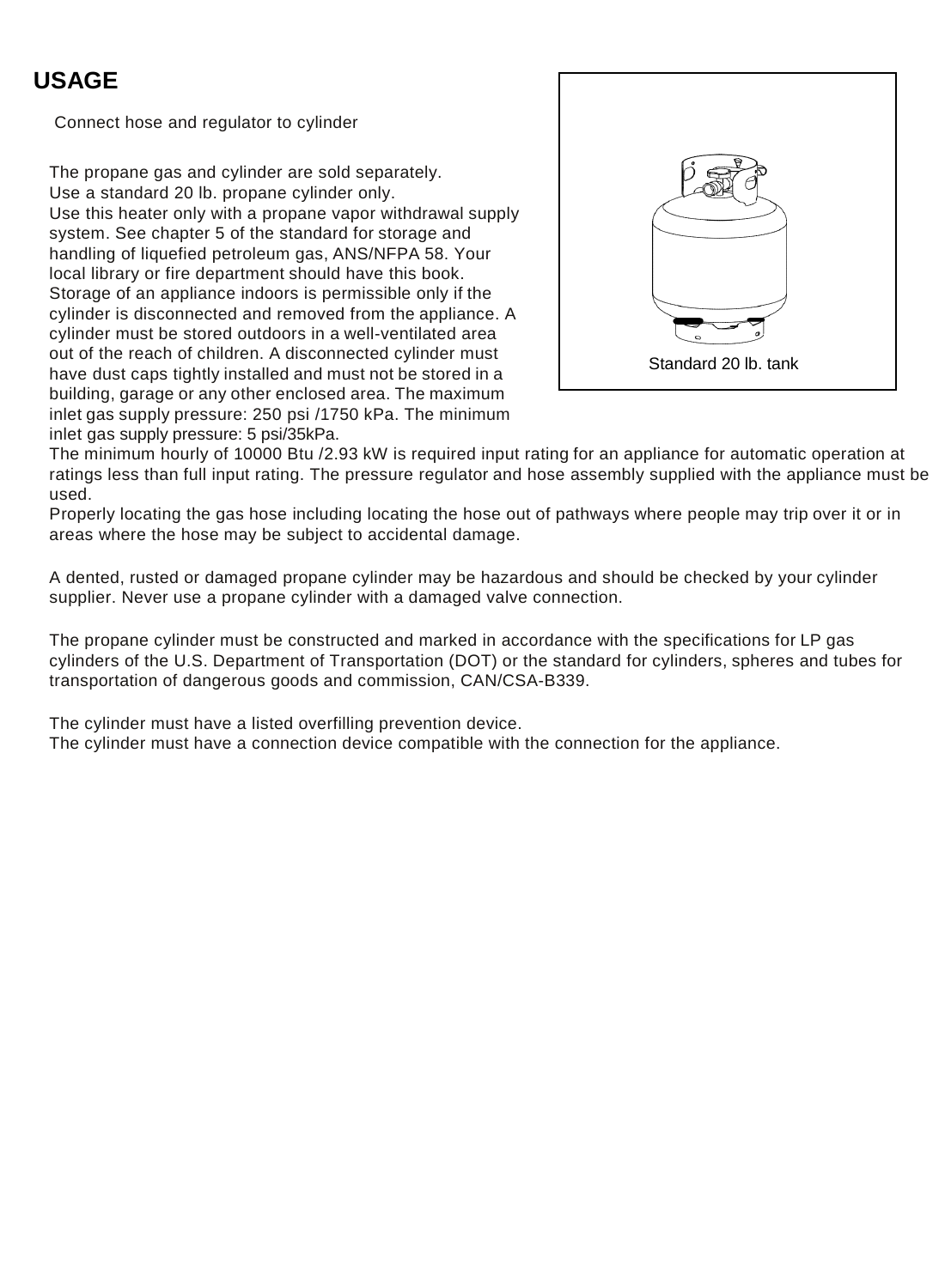The knob on the LP tank must be closed. Make sure that the knob is turned  $\sim$  clockwise to a full stop. The cylinder supply system must be arranged for vapor withdrawal. Check that the control knob on the control unit is turned off. Hold the regulator in one hand and insert the nipple into the valve outlet. Be sure the nipple

is centered in the valve outlet. The coupling nut connects to the large outside threads on the valve outlet.

Hand-tighten the coupling nut  $\bigcap$  clockwise until it comes to a full stop. Firmly tighten by hand only.

**To Disconnect:** Fully close the tank valve by turning clockwise. Turn the coupling nut  $\sim$  counterclockwise until the regulator assembly detaches.



The cylinder used must include a collar to protect the cylinder valve.

Never connect an unregulated propane cylinder to the heater. Attach regulator to cylinder. Complete attachment. Fasten cylinder with strap, install cylinder.

The appliance must be isolated from the gas supply piping system by closing its individual manual shutoff valve during any pressure testing of the gas supply piping system at test pressures equal to or less than

1/2psi (3.5kPa).

Other cylinders may be acceptable for use with the appliance provided they are compatible with the appliance retention means.

Do not store a spare LP-gas cylinder under or near this appliance; Never fill the cylinder beyond 80 percent full;

Place the dust cap on the cylinder valve outlet whenever the cylinder is not in use. Only install the type of dust cap on the cylinder valve that is provided with the cylinder valve. Other type of caps or plugs may result in leakage of propane.

**ATTENTION**: THIS PRODUCT IS NOT FOR COMMERCIAL USE INTENDED FOR RESIDENTIAL USE ONLY.

*Do not sit or stand on this table .*

*Keep children away during assembly, This item contains small parts which can be swallowed by children.*

*Do not use indoors and inside any enclosure.*

*Retain the assembly instruction for future reference. Installer –*

*Please leave these instruction with the owner.*

*Please quote following FQC NO. when contacting service center.*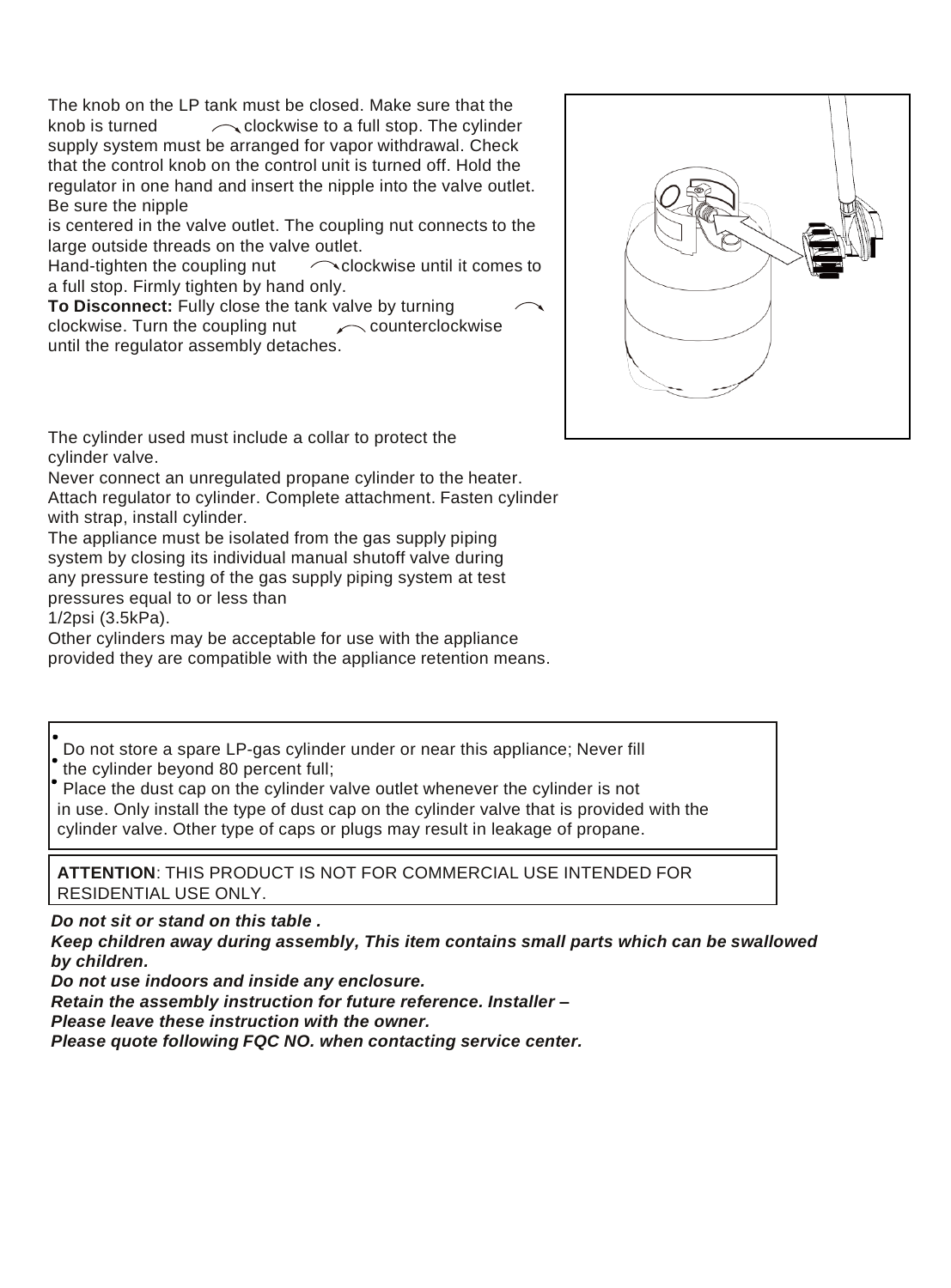#### **Leak Check**

## **A** WARNING

- Perform all leak tests outdoors.
- Extinguish all open flames.
- NEVER leak test when smoking.
- Do not use the fire pit until all connections have been leak tested and do not leak.



Hose / Regulator connection



Regulator / Cylinder connection



## **DANGER NEVER USE A LIGHTER/FLAME TO CHECK FOR GAS LEAKS.**

- 1. Make 2-3 oz. of leak check solution (one part liquid dishwashing detergent and three parts water).
- 2. Apply several drops of solution where hose attaches to regulator.
- 3. Apply several drops of solution where regulator connects to cylinder.
- 4. Make sure all fire pit and light valves are OFF.
- 5. Turn cylinder valve ON.

#### **If bubbles appear at any connection, there is a leak.**

1. Turn cylinder valve OFF.

2. If leak is at hose/regulator connection: tighten connection and perform another leak test. If bubbles continue appearing, the hose should be returned to the place of purchase.

3. If leak is at regulator/cylinder valve connection: disconnect, reconnect, and perform another leak check. If you continue to see bubbles after several attempts, cylinder valve is defective and should be returned to cylinder's place of purchase.

#### **If NO bubbles appear at any connection, the connections are secure.**

*NOTE: Whenever gas connections are loosened or removed, you must perform a complete leak test.* Complete installation.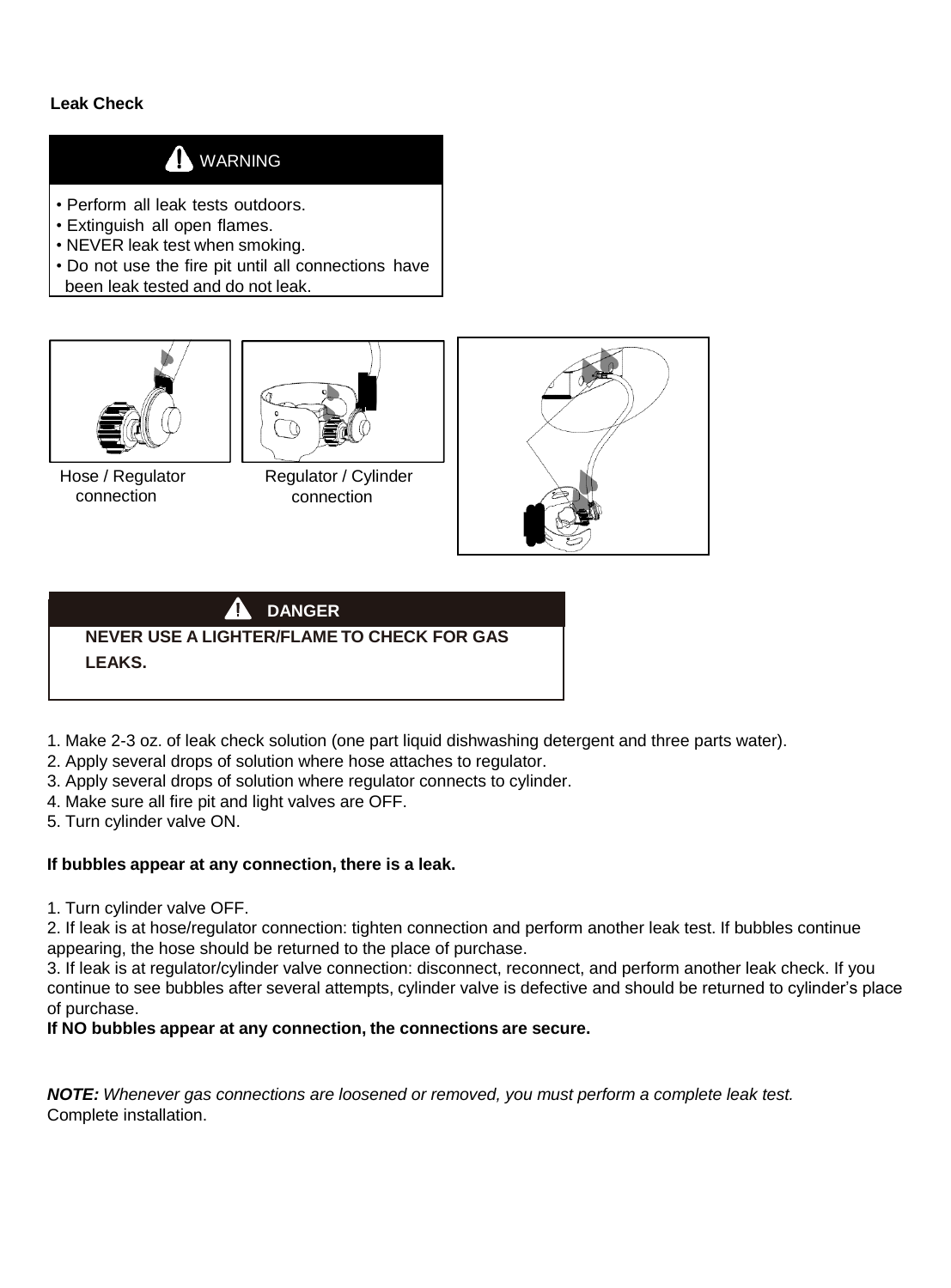- CARBON MONOXIDE HAZARD
- For outdoor use only. Never use inside house, or

other unventilated or enclosed areas. This fire pit consumes air (oxygen). Do not use in unventilated or enclosed areas to avoid endangering your life.

# DANGER **ADANGER**

**Very hot while in a operation!** Never lean over the fireplace while in use. Do not touch tile of spark guard while the fire pit is in operation, wait until the fire pit has cooled down after use. **Failure to comply with these instructions may result in serious bodily injury.**

*Caution: Do not attempt to operate until you have read and understand all General Safety Information in this manual and all assembly is complete and leak checks have been performed.*

Before Turning Gas Supply ON:

1. Your fire pit was designed and approved for outdoor use only. Do NOT use it inside a building, garage, or any other enclosed area.

2. Make sure surrounding areas are free of combustible materials, gasoline, and other flammable vapors or liquids.

3. Ensure that there is no obstruction to air ventilation. Be sure all gas connections are tight and there are no leaks.

4. Be sure the cylinder cover is clear of debris. Be sure any component removed during assembly or servicing is replaced and fastened prior to starting.

#### Before Lighting:

1. Fire pit should be thoroughly inspected before each use, and by a qualified service person at least annually. If relighting a hot fire pit, always wait at least 5 minutes.

2. Inspect the hose assembly for evidence of excessive abrasion, cuts, or wear. Suspected areas should be leak tested. If the hose leaks, it must be replaced prior to operation. Only use the replacement hose assembly specified by manufacturer.

3. Inspect the burner at intervals recommended by the manufacturer. The burner must be replaced prior to the appliance being put into operation if it is evident that the burner is damaged. Only use the replacement burner shall be that specified by the manufacturer.

#### Lighting:

1) Turn the control knob to the "OFF" position.

2) Fully open LP cylinder valve.

3) Push in gas control knob and turn counterclockwise to "LOW", press the Igniter button repeatedly to light the burner.

4) After fire pit lights, release control knob. Push in and turn the control knob to the "HIGH", then release control knob. If you want a lower temperature, push in the control knob and turn counterclockwise to the "LOW" (Figure c). *Note: Improper operation, can cause injury or property damage. If burner fails to*

*remain lit, all valves should be closed and a waiting period of at least 5 minutes should pass before attempting to light.*

 $1$  in. oin. 2 in





*Normal Abnormal*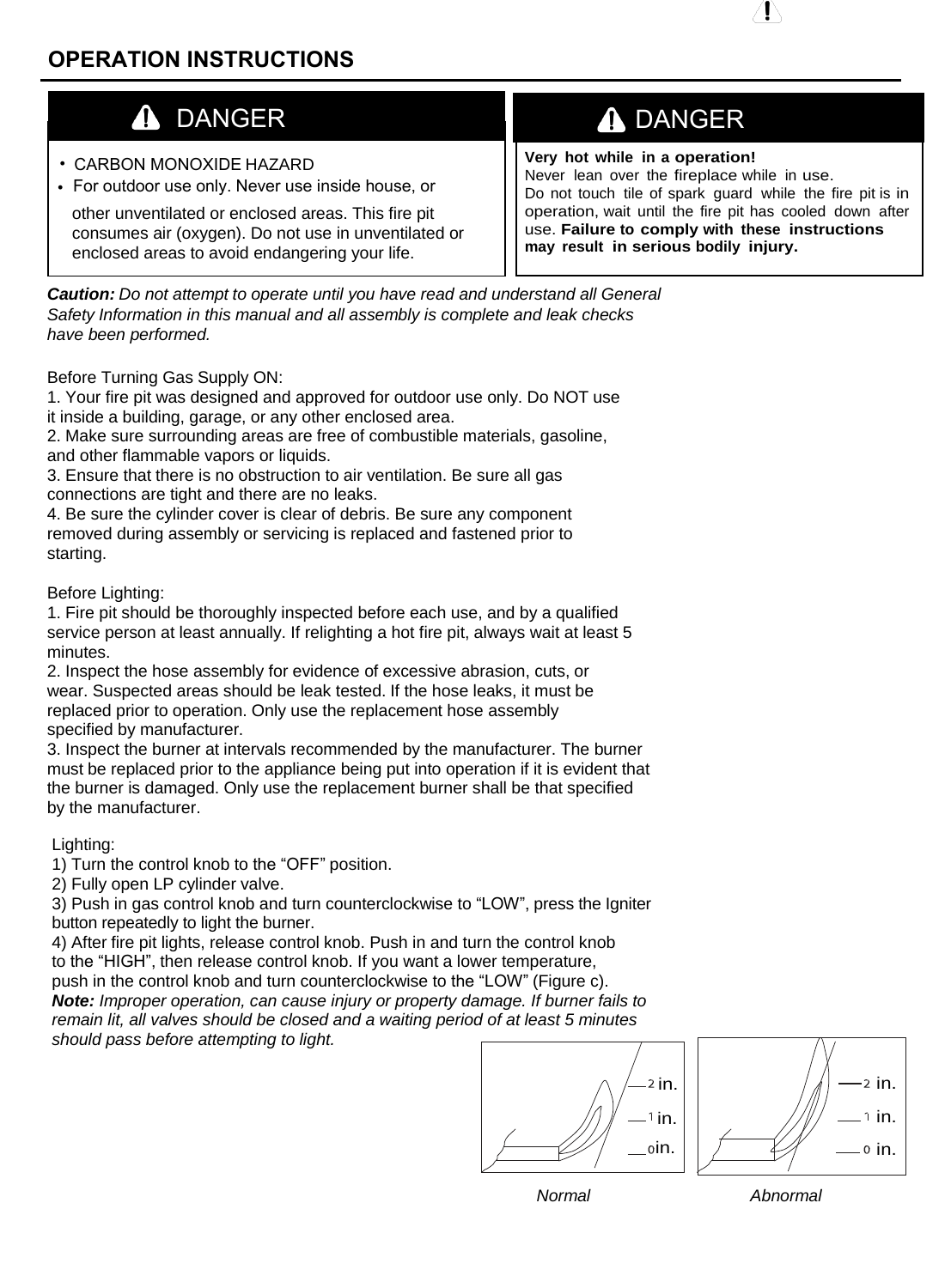

#### FOR YOUR SAFETY

Be careful when attempting to manually ignite this fire pit. Holding in the control knob for more than 10 seconds before igniting the gas will cause a ball of flame upon ignition.

When fire pit is ON:

Burner will display tongues of blue and yellow flame. These flames should not be yellow or produce thick black smoke, indicating an obstruction of airflow through the burners. The flame should be blue with straight yellow tops. If excessive yellow flame is detected, turn off heater and consult "Troubleshooting" on page 19.

Re-lighting:

- 1. Turn control knob to OFF.
- 2. Repeat the "Lighting" steps on prior page.



FOR YOUR SAFETY Fire pit will be hot after use. Handle with extreme care.

Shut Down:

- 1. To extinguish burner depress control knob and continue to turn it clockwise to OFF.
- 2. Turn cylinder valve clockwise to OFF and disconnect regulator when heater is not in use.

#### **Operation Checklist**

For a safe and pleasurable heating experience, perform this check before each use. **Before Operating:**

- 1. I am familiar with entire owner's manual and understand all precautions noted.
- 2. All components are properly assembled, intact and operable.
- 3. No alterations have been made.
- 4. All gas connections are secure and do not leak.
- 5. Wind velocity is below 10 mph.
- 6. Unit will operate at reduced efficiency below 40°F.
- 7. Fire pit is outdoors (outside any enclosure).
- 8. There is adequate fresh air ventilation.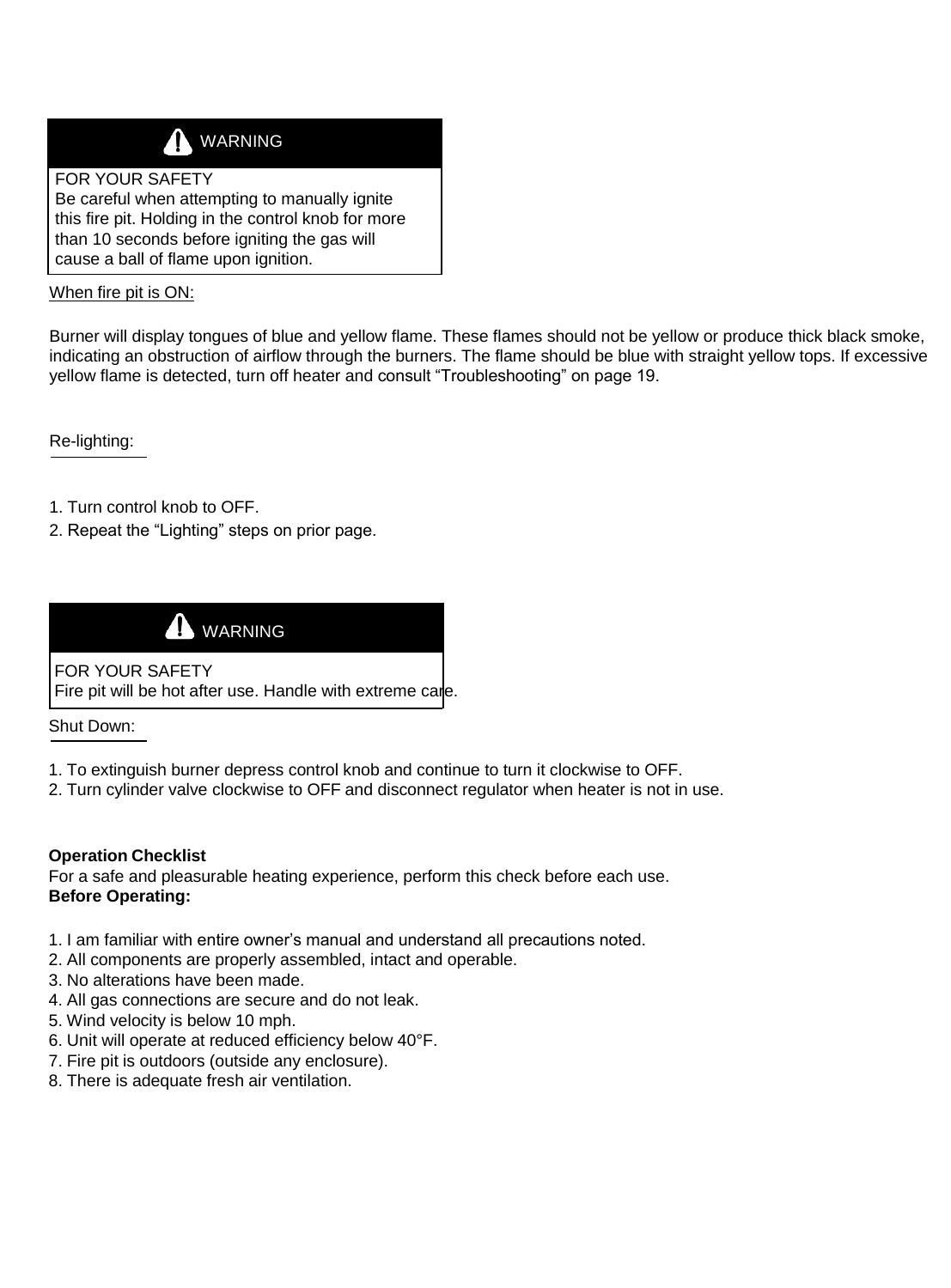9. Fire pit is away from gasoline or other flammable liquids or vapors.

10. Fire pit is away from windows, air intake openings, sprinklers and other water sources.

11. Fire pit is at least 24 in. on rear and at least 24 in. on sides from combustible materials.

12. Fire pit is on a hard and level surface.

13. There are no signs of spider or insect nests.

14. All burner passages are clear.

15. All air circulation passages are clear.

*16. Children and adults should be alerted to the hazards of high surface temperatures and should stay away to avoid burns or clothing ignition.*

*17. Young children should be carefully supervised when they are in the area of the fire pit.*

*18. Clothing or other protective material should not be hung from the fire pit, or placed on or near the fire pit.*

*19. Any guard or other protective device removed for servicing the fire pit must be replaced prior to operating the fire pit.*

*20. Installation and repair should be done by a qualified service person. The fire pit should be inspected before use and at least annually by a qualified service person.*

*21. More frequent cleaning may be required as necessary. It is imperative that control compartment, burner and circulating air passageways of the fire pit be kept clean.*

#### **After Operation**

1. Gas control is in OFF position.

- 2. Gas Tank valve is OFF.
- 3. Disconnect Gas line.

### **CARE AND MAINTENANCE**



To enjoy years of outstanding performance from your fire pit, make sure you perform the following maintenance activities on a regular basis:

Keep exterior surfaces clean.

1. Use warm soapy water for cleaning. Never use flammable or corrosive cleaning agents.

2. While cleaning your unit, be sure to keep the area around the burner dry at all times. Do not submerge the control valve assembly. If the gas control is submerged in water, do NOT use it. It must be replaced. a. Keep the appliance area clear and free from combustible materials, gasoline and other

flammable vapors and liquids.

b. Do not obstruct the flow of combustion and ventilation air.

c. Keep the ventilation opening(s) of the cylinder enclosure free and clear from debris.

3. Air flow must be unobstructed. Keep controls, burner, and circulating air passageways clean. Signs of possible blockage include: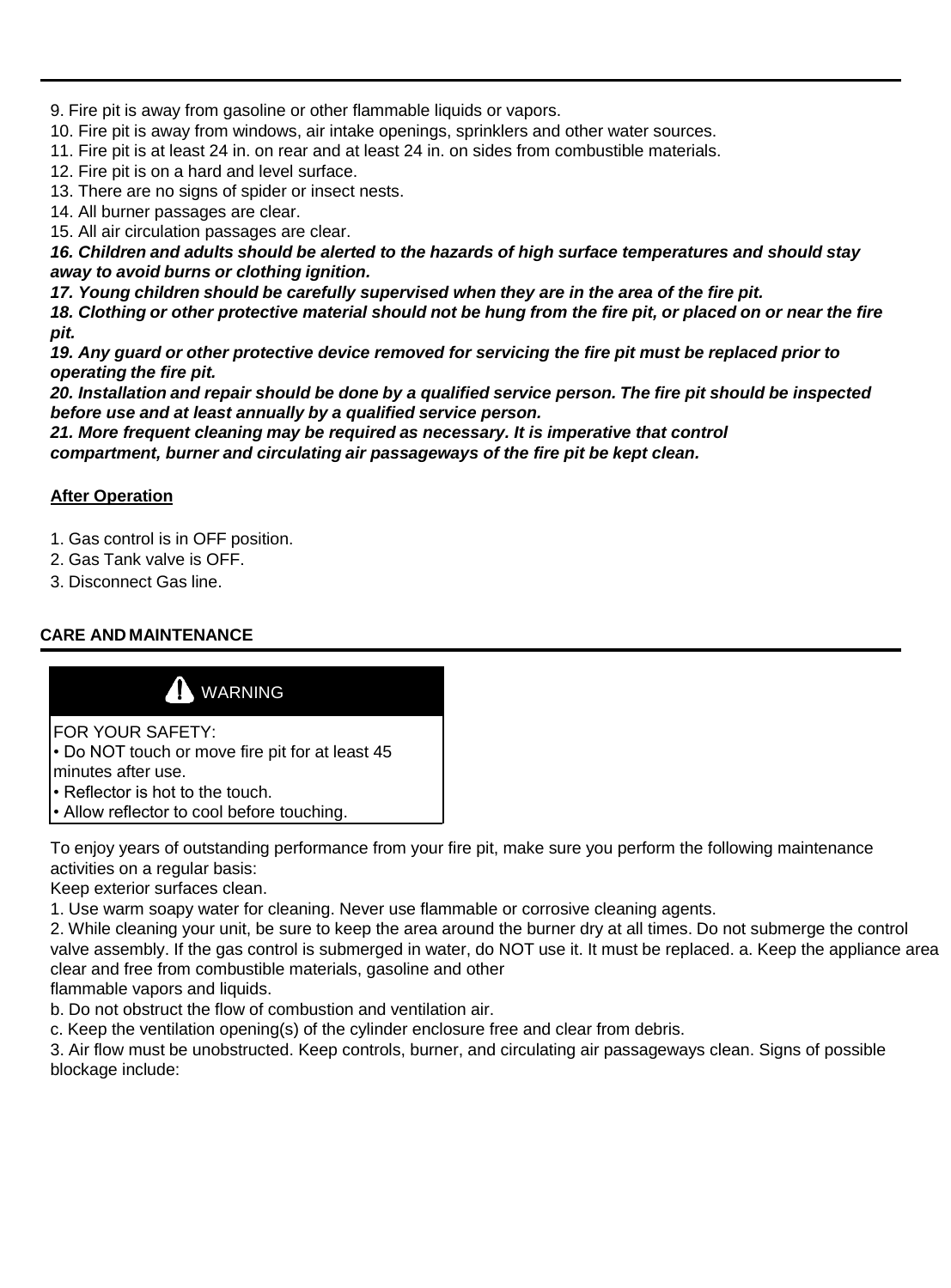#### **CARE AND MAINTENANCE**

- Gas odor with extreme yellow tipping of flame. Fire pit
- does NOT reach the desired temperature. Fire pit glow is
- excessively uneven.
- Fire pit makes popping noises.



- Spiders and insects can nest in burner or orifices. This dangerous condition can damage fire pit and render it unsafe for use. Clean burner holes by using a heavy-duty pipe cleaner. Compressed air may help clear away smaller particles.
- Carbon deposits may create a fire hazard. Clean dome and burner screen with warm soapy water if any carbon deposits develop.

*Note: In a salt-air environment (such as near an ocean), corrosion occurs more quickly than normal. Frequently check for corroded areas and repair them promptly.*

#### TIP:

Use high-quality automobile wax to help maintain the appearance of your fire pit. Apply to exterior surfaces only. Do not apply to burner.

#### **Storage**

Between uses:

- Turn Control Knob OFF.
- Disconnect LP source.
- Store fire pit upright in an area sheltered from direct contact with inclement weather (such as rain, sleet, hail, snow, dust and debris).
- If desired, cover fire pit to protect exterior surfaces and to help prevent build-up in air passages.

*Note: Wait until fire pit is cool before covering.*

#### *During periods of extended inactivity or when transporting:*

- Turn Control Knob OFF.
- Disconnect LP source and move to a secure, well-ventilated location outdoors.

Store fire pit upright in an area sheltered from direct contact with inclement weather (such as rain, sleet, hail, snow, dust and debris).

If desired, cover fire pit to protect exterior surfaces and to help prevent build-up in air passages. Never leave LP cylinder exposed to direct sunlight or excessive heat.

*Note: Wait until fire pit is cool before covering.*

#### **Service**

Only a qualified service person should repair gas passages and associated components.

*Caution: Always allow fire pit to cool before attempting service.*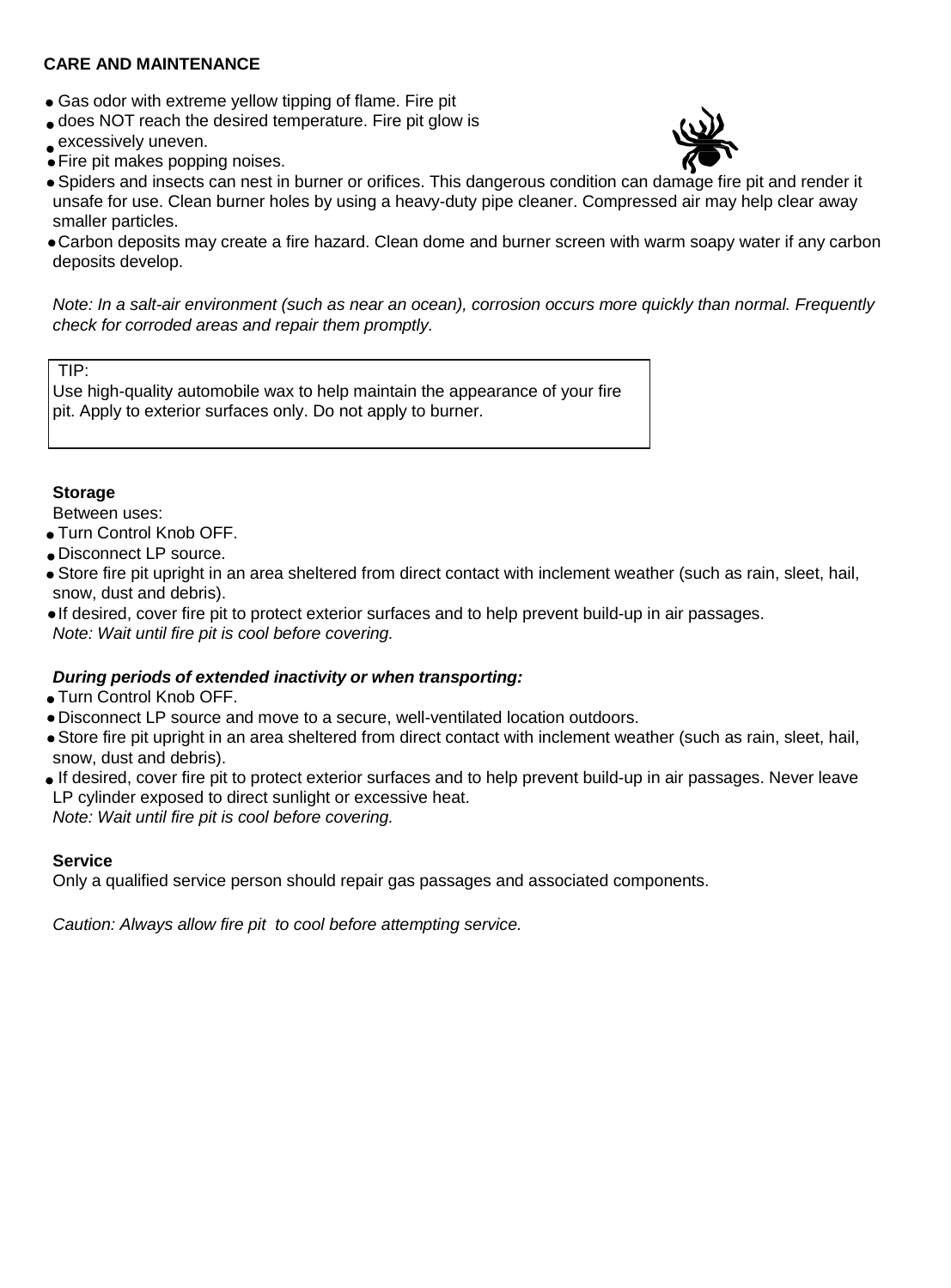## **TROUBLESHOOTING**

If you have any questions regarding the product, please call customer service at 1-888-775-1330, 7 a.m. - 4 p.m. (PST), Monday - Friday.

| <b>PROBLEM</b>                       | <b>POSSIBLE CAUSE</b>                                                   | <b>CORRECTIVE ACTION</b>                                          |
|--------------------------------------|-------------------------------------------------------------------------|-------------------------------------------------------------------|
| Burner won't light                   | Propane cylinder is frosted over                                        | Wait until the propane cylinder<br>warms up and becomes unfrosted |
|                                      | Blockage in orifice                                                     | Clear blockage                                                    |
|                                      | Control knob is not in ON position                                      | Turn control knob to ON                                           |
| Burner flame is low                  | Gas pressure is low                                                     | Turn cylinder valve OFF and replace<br>cylinder                   |
|                                      | Outdoor temperature is less than 40°F and<br>tank is less than 1/4 full | Use a full cylinder                                               |
|                                      | Control knob fully ON                                                   | Check burner and orifices for<br>blockage                         |
| Carbon build-up<br>Thick black smoke | Dirt or film on burner                                                  | Clean burner                                                      |
|                                      | Blockage in burner                                                      | Remove blockage and clean burner<br>inside and outside            |